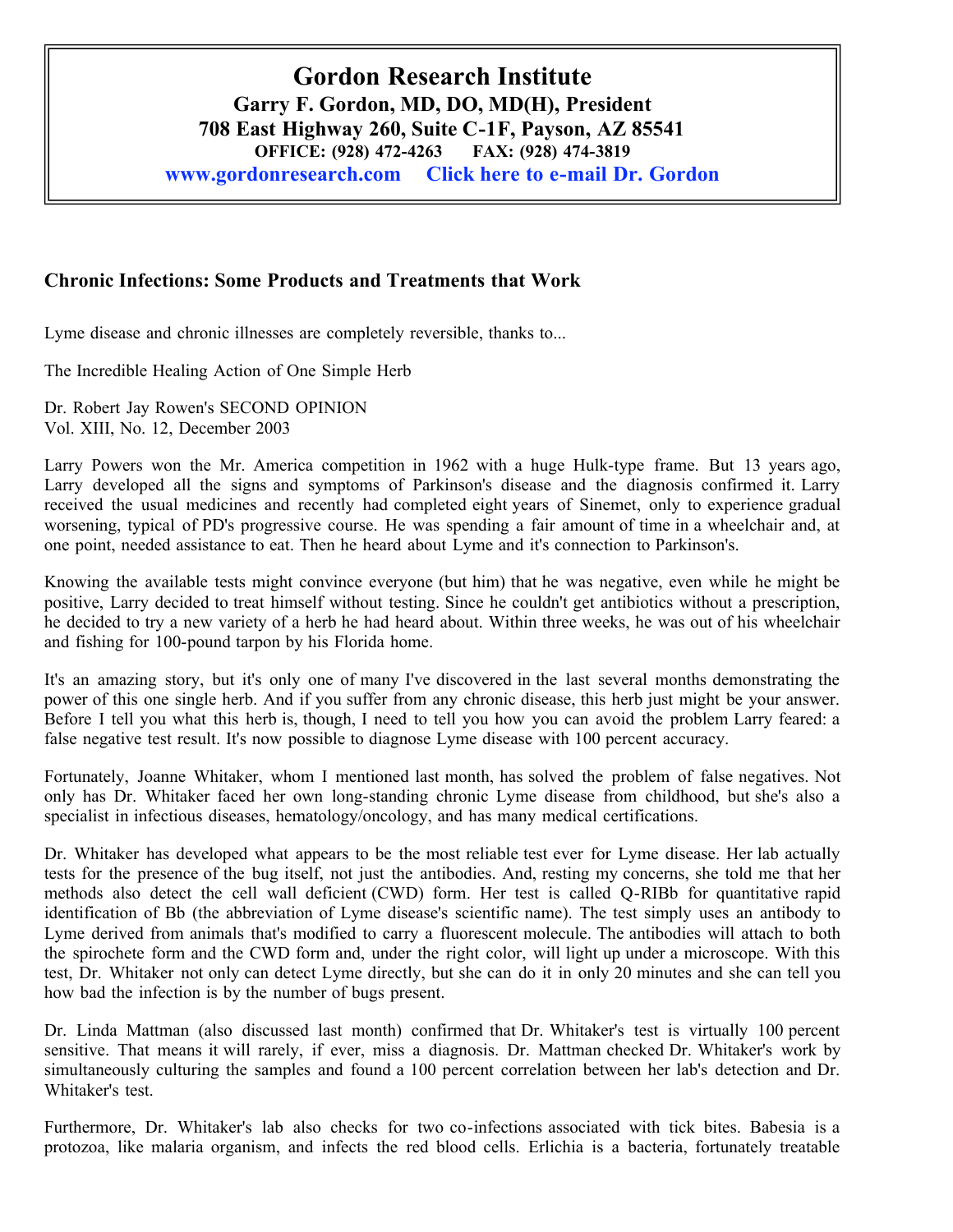through conventional antibiotics, including the type that treats Bb. It appears that babesia can be eliminated with our old friend artemisinin (100 mg three times daily). After all artemisinin was developed as an antimalarial. (You first read about artemisinin in the April 2002 issue of Second Opinion.)

For years, I've treated chronic fatigue and fibromyalgia, knowing they are both caused by an infection, but not knowing what type of infection. Oxidation therapies, diet improvement, detoxification, nutritional supplements, and the MIHR injectable homeopathics provided dramatic relief to most. However, a recently released preliminary study on a South American herb gives even more help. Lee Cowden, MD is a Fort Worth cardiologist and one of the most respected names in bioenergetic medicine. He led a small study over 10 weeks on the use of a special type of cat's claw, along with diet, detoxification, and nutrition. His group followed 28 people with documented Lyme disease through conventional antibody testing by Western blot with Igenix Labs. All were ill and "disabled, unemployed, and flat broke from the disease." All of them had "failed conventional therapy."

Fourteen of the participants were left as controls, following their regular regime. Of the 14 that were treated, one had to drop out due to an ovarian tumor. Participants were asked to rate their symptoms at the start and at the end of the study on a sliding scale of 1-10, according to published conventional medicine standards. All 13 remaining got better with an average improvement of 70 percent. Cowden added that those who stopped therapy at the end of the study did worsen, but didn't go back to the debilitating baseline. The worst relapse was still 35 percent better than at the start. Dr. Cowden described to me some specific cases.

One of the participants was 47 and had visited the Mayo Clinic twice, but was sent home with 30 pounds of weight loss and no hope. There were peripheral nervous system complaints; severe muscle and joint pain; brain fog; inability to remember, focus, concentrate; and alterations in mood. Within six to eight weeks, symptoms were 80 percent improved. Oxycontin (a very strong narcotic) use was cut 80 percent and the subject gained back 30 pounds during the study. Another case involved a 17-year-old female who had suffered from Lyme disease since age three. She was home schooled because she was too weak to attend public schools. She needed help with self care, including dressing, and she used a walker. By the sixth week of the program, she had gone out on her first date, and is currently attending college-on her own!

And here's the case that encouraged Dr. Cowden to conduct the study: He heard the story of a 17-year-old male who had gone from an A student to failing in just a few months. Symptoms first began as emotional changes, followed by flu-like symptoms, achiness, and fatigue. He was on two antibiotics and herbs without improvement when the Samento (the specific cat's claw product) was suggested by his grandmother. He quickly recovered. His neurologist declared it was a "spontaneous remission," having nothing to do with the samento, and dared the grandmother to accomplish the same with his other patients. He sent her 58 of his worst and non-improving patients over the next few months. The average improvement under her care was 35 percent.

Cowden's full program consists of a diet appropriate for the blood type (according to Dr. D'Adamo), dry brush message daily for detoxification, laughter, positive affirmations, magnesium, enzymes and pH balancing - all in the first two weeks. There was a significant improvement with just that. The samento was withheld until the third week, when the subjects were deemed strong enough to withstand the possible Herxheimer (die-off) reaction.

The product name is Prima Uña de Gato (Samento). It's a form of cat's claw from the Peruvian jungle that's superior to typical forms. The beneficial effects of most cat's claw preparations are blunted by the content of TOA (tetracyclic oxindole alkaloids), which inhibit the real active agents, called POA (pentacyclic oxindole alkaloids). The latter, more favorable compounds are known to modulate and up-regulate the immune system. Many commercially available cat's claw preparations contain up to 80 percent TOA. As little as one percent TOA can reduce POA effectiveness up to 80 percent.

In addition, the specific species of TOA-free cat's claw contains considerable quantities of quinovic acid glycosides. These compounds are what the latest generation of quinolone antibiotics (such as Cipro) are based on. The natural compounds provide safe and significant direct antimicrobial effects on Lyme disease.

Treatment with TOA-free cat's claw isn't an overnight sensation. It can take a long treatment process because of the variety of forms of Bb, the long length of time it can exist in your body in the CWD form, and because